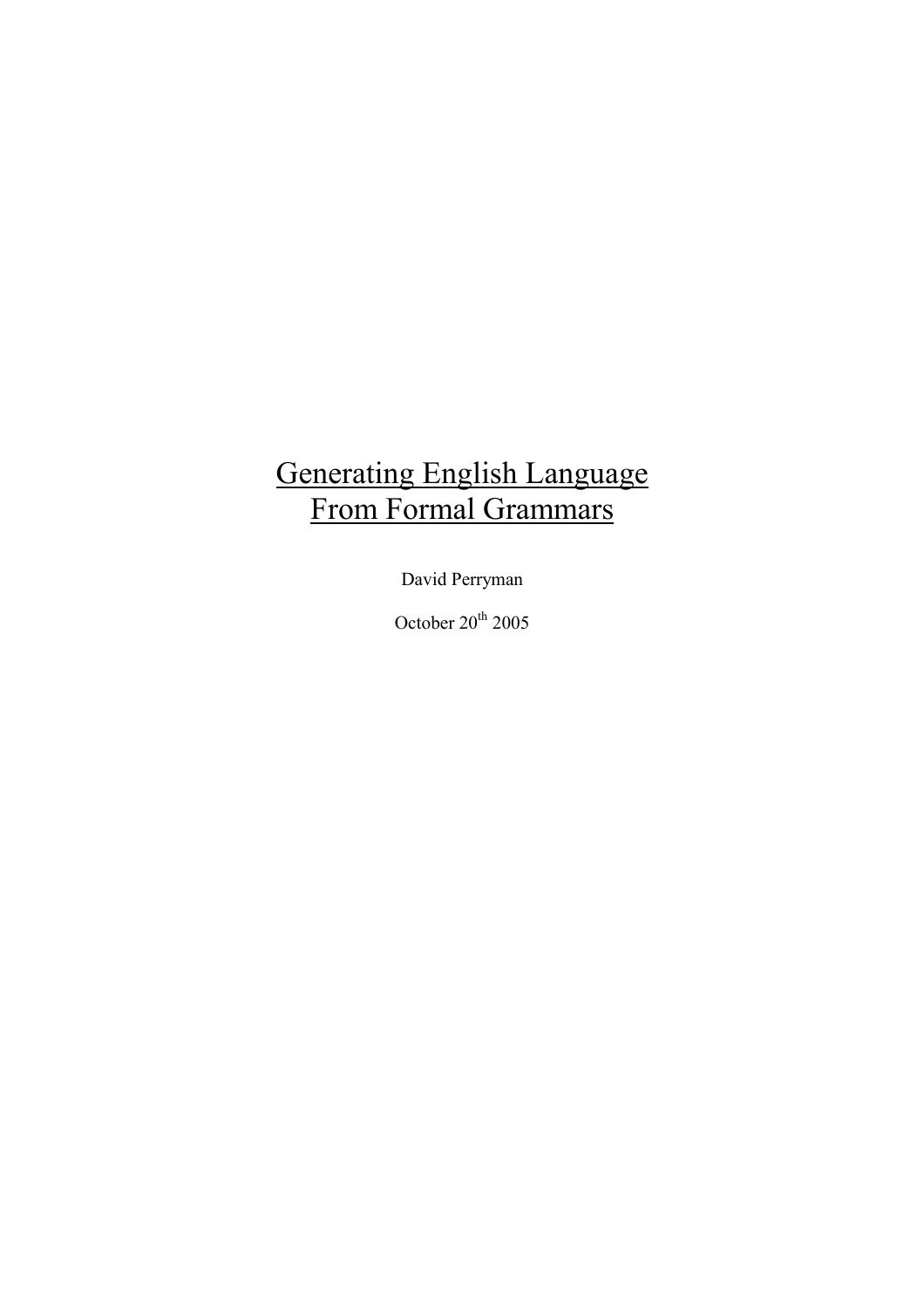# Contents

|   | <b>Project Description</b>                                              |                                             |
|---|-------------------------------------------------------------------------|---------------------------------------------|
|   | 1.2 Introduction<br>1.3 Aims & Objectives<br>1.4 Sources of Information | $\mathcal{D}_{\mathcal{L}}$<br>$\mathbf{3}$ |
| 2 | Requirements                                                            |                                             |
| 3 | Project Plan                                                            |                                             |
| 4 | Resources                                                               | 6                                           |
| 5 | Agreement                                                               | 6                                           |
| 6 | References                                                              |                                             |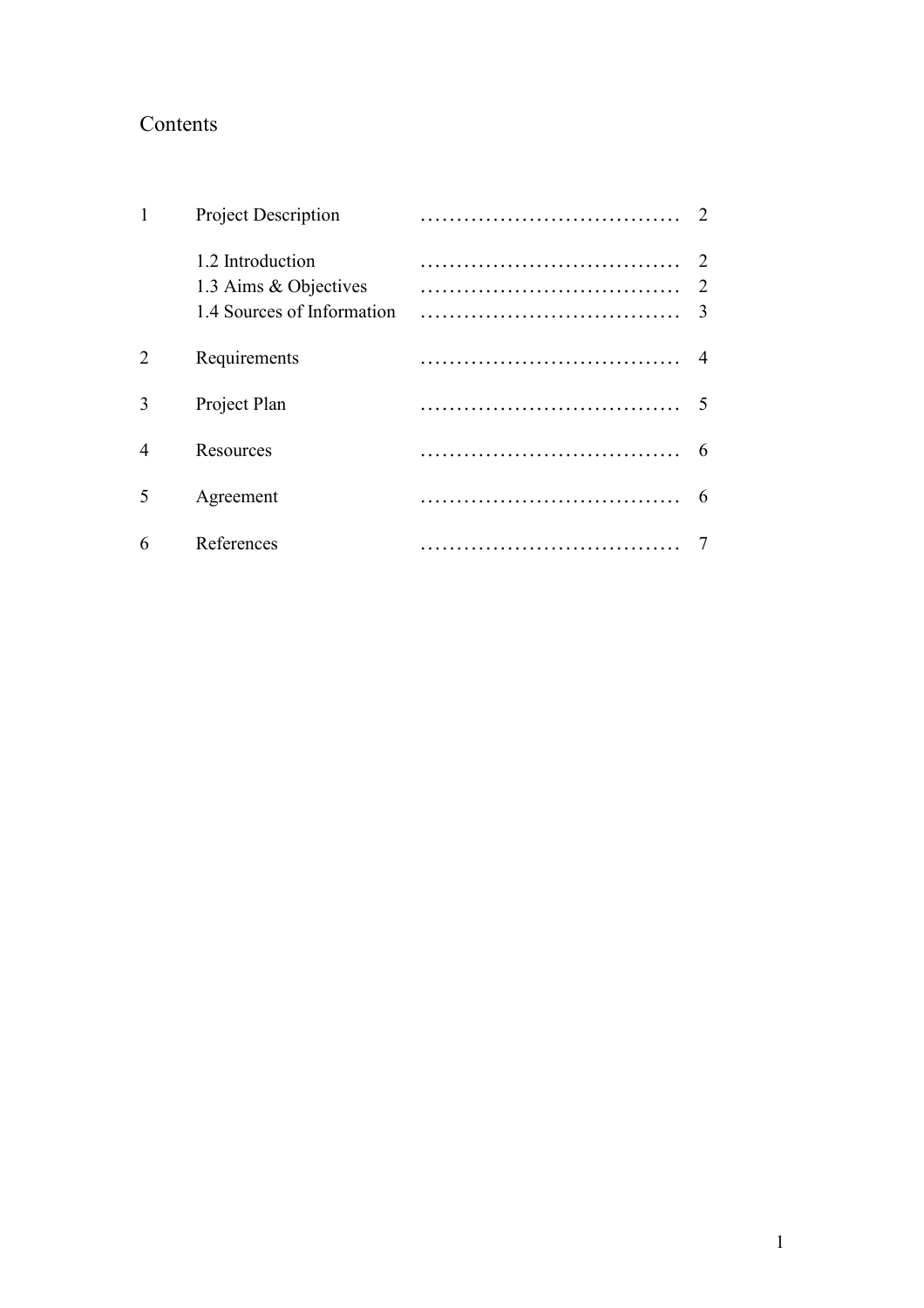## 1 Project Description

#### 1.1 Introduction

 How closely is language connected to mathematical structures, and how easily it can be represented using them? Is it possible to capture the essence of English and express basic ideas, using a computer program, essentially powered by a random generator? By extension, how much of the art of writing in English can be captured in an entirely logical and mathematical environment? Furthermore, how powerful are formal grammars and what is the best method of approaching this problem? Where does formal logic break down, and how can it be enhanced to overcome its weaknesses?

#### 1.2 Aims & Objectives

 The primary goal for this project is to generate sentences, based upon a formal grammar, driven by random generator. Therefore the first problem to solve is finding an appropriate grammar that will represent a sentence in English (The fundamental construction of grammars is discussed in Introduction to Formal Grammars [2]). It will be necessary to research the basic structure of the English language [5] to find a suitable grammar. A list, or database of different types of word will be required (to be built up over the course of the project). These words will be randomly placed into the grammar to form sentences. Initially a limited grammar will be used, and limited dictionary of words, so only a small number of sentences will be produced. More complex rules will then be added to the grammar, such as creating a transformational grammar (first outlined by Chomsky [1]), and the dictionary expanded until the program is capable of expressing a significant proportion of English. The aim is not to be able to generate the entire English language; there are too many rules, and too many irregularities to attempt such a program. However, many concepts can be represented, not by building up very complicated sentence structures, but by conveying the equivalent meaning of a complicated sentence by using several shorter, and simpler sentences.

 Once a program that can generate these sentences has been produced, the next phase is to explore the way in which sentences are connected, how they are linked by common elements, and begin generating sentences in pairs. There are several structures in the English language that allow for sentences generated in pairs, such as If/Then and Either/Or. These are the first kind of linked sentences to research, and attempt to incorporate into the program. Further research into how sentences are linked within paragraphs will enable the generation of several sentences at the same time, which are linked in some way. This will require the generation of sentences that are not entirely random, but based upon the preceding (and even subsequent) sentences in some way. Some kind of pseudo-random generation will be needed, where the random generator only fills in the unknowns of the sentence (the rest of the sentence is predetermined in some way). If this is significantly successful then it may be possible to explore how different paragraphs are connected, and attempt to generate several paragraphs at a time.

 During this project a program must be used to represent a formal grammar, words must be randomly picked from a database, or store and placed into the grammar to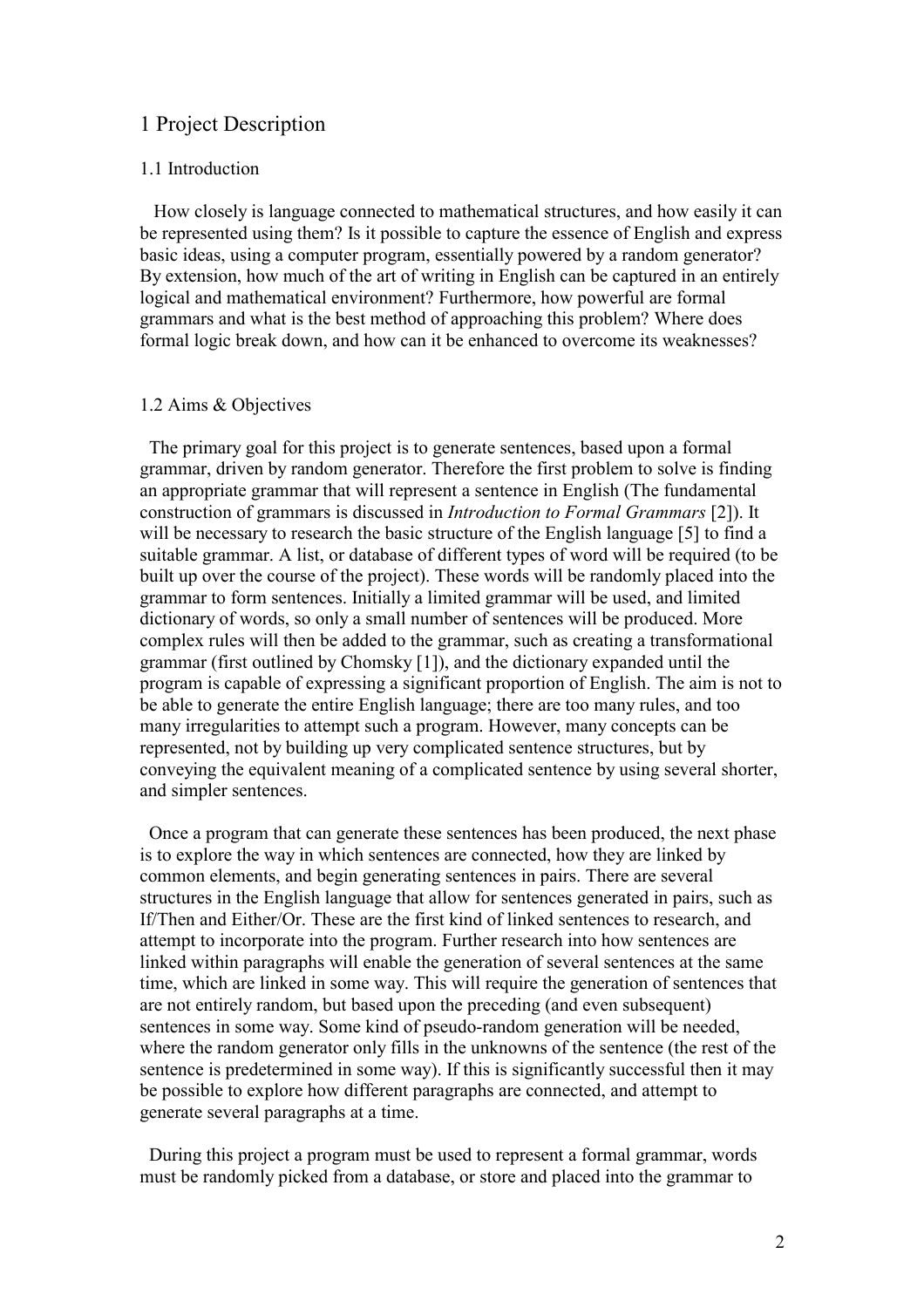form sentences. The first problem is to create a program that can easily represent a grammar, allowing the grammar to be changed in a fairly trivial manner. The language used needs to be flexible enough to add different rules to the grammar, and change the way it functions in a simple way, so complexity can be added to the project in small increments. The language will need to be relatively portable, as the program may need to be compiled both on home machines, and on the university machines.

#### 1.3 Sources of Information

 There are several different sources of information that can be used; firstly there are programs (such as Microsoft Word) that check the grammar of a document. This is the opposite function of the project, however the process used is similar and it is therefore relevant. There are also programs that attempt to translate a document into another language, which involves analysing a piece of text, and breaking it down into the fundamental meaning, then rewriting it in another language. It is the fundamental semantic meaning, and generating text from that meaning that will be of interest, because generating text based upon some general concept is linked to the pseudorandom generation previously mentioned. Another source of information comes from several graduate students at MIT, who have created a computer science paper generator called SCIgen [3]. It randomly generates feasible looking computer science papers based upon a "hand-written context-free grammar". The code for this program is available, and a lot of the concepts used in this program will be applicable to the project, however SCIgen does not produce sentences that are particularly linked, or even coherent at times, its main function is to produce something that looks like a computer science paper.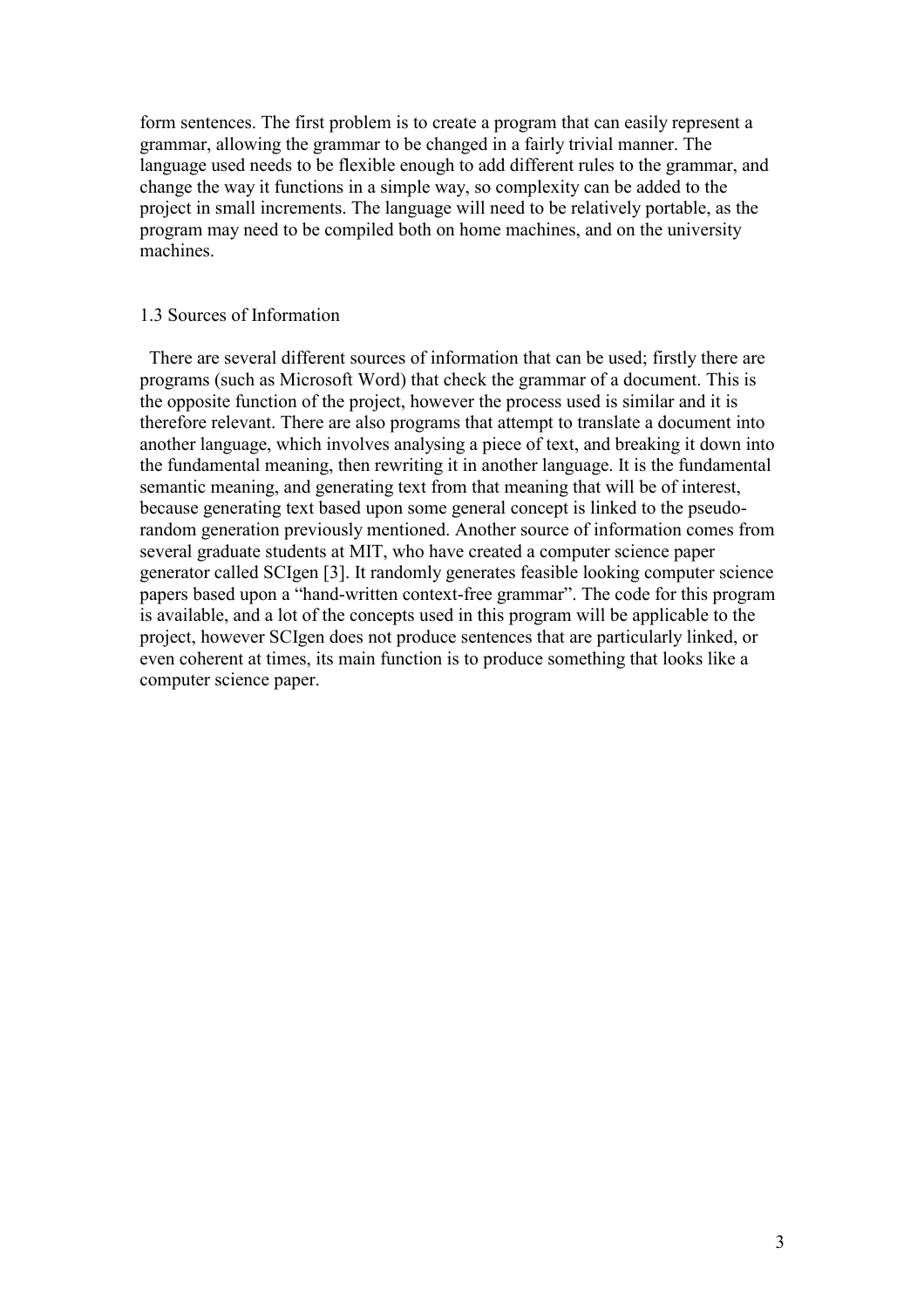# 2 Requirements

- 2.1 A grammar must be created that is suitable for representing a sentence in the English language. This does not need to be very complex to start with, but a grammar will be required to be developed during the initial stages of the project. Creation of this grammar will require a research into the basic structure of the English language.
- 2.2 A dictionary of words will be required, that can be used to create sentences from the grammar. This does not need to be large to start with, but it does need to be well structured, as it will be expand greatly, when the program becomes more powerful.
- 2.3 The program must take the grammar, the dictionary of words, and randomly combine them to create sentences, which are then output to the screen. Ensuring that the produced text is in correct English is the main task of this project, and will require more research into the way grammars work, and complicated structures of the English language.
- 2.4 The program must be enhanced so that it is capable of generating linked sentences. This study will expand to generating several sentences at once, which are all connected by some common element(s).
- 2.5 This program does not require a lot of user interface, because the primary function is to produce text, in a random manner. This only requires the user to press "go" and the text to be produced. There may be a limited amount of interface, for testing purposes, that controls the type of sentences that can be produced, but there is no plan to have any options in the final program.
- 2.6 The aim of this project is not to produce every possible sentence in the English language. However, all the sentences that are produced must be correct.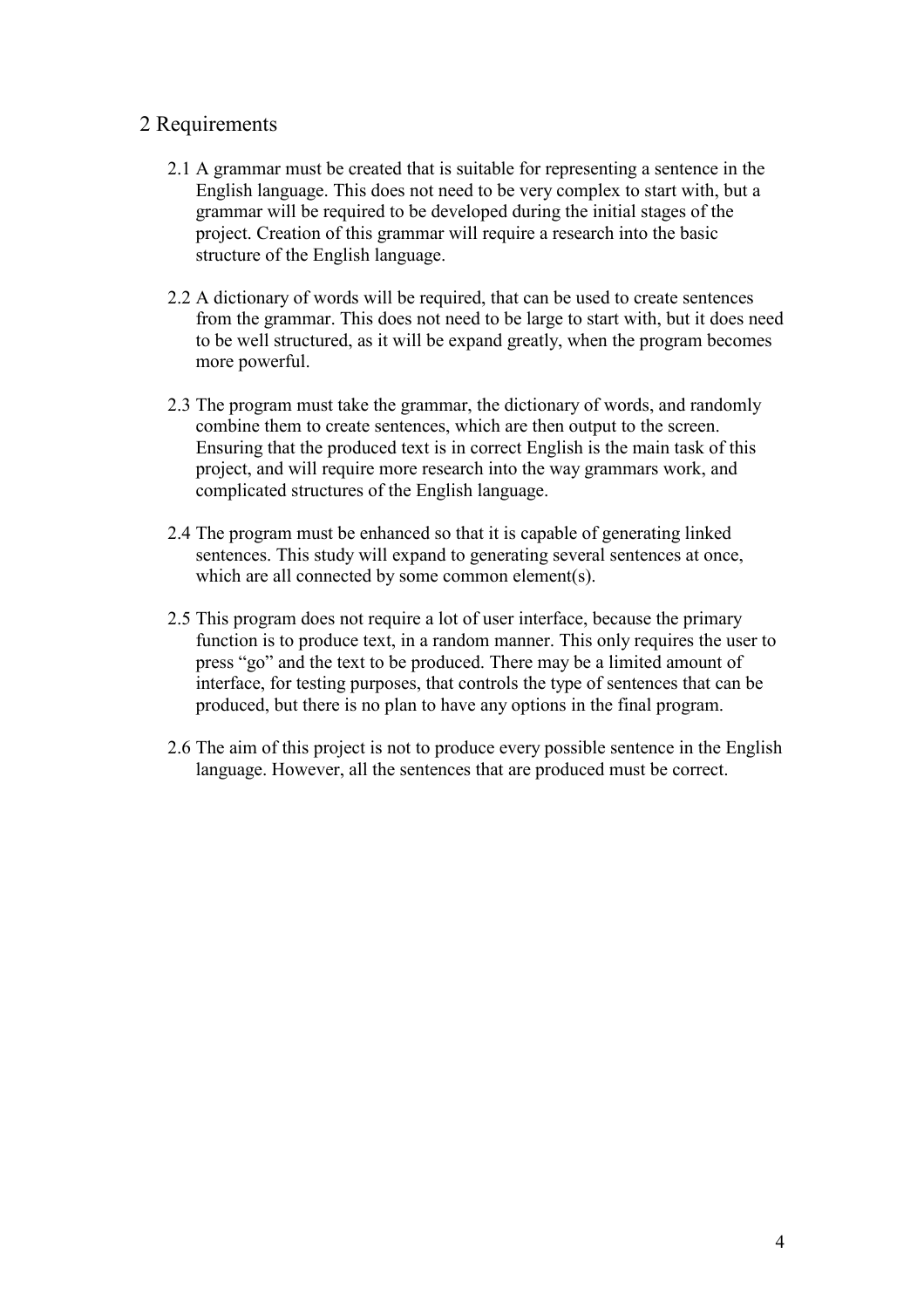# 3 Project Plan

| Gantt <sub>®</sub>                | October 2005 |                 |    |                                  |    | November 2005 |                               |     |    | December 2005                |    |    |    |      | January 2006 |  |                             |  |  | February 2006 |                                   | March 2006                      |    |    |    | April 2006                  |    | May 2006 |                    |    |                             |
|-----------------------------------|--------------|-----------------|----|----------------------------------|----|---------------|-------------------------------|-----|----|------------------------------|----|----|----|------|--------------|--|-----------------------------|--|--|---------------|-----------------------------------|---------------------------------|----|----|----|-----------------------------|----|----------|--------------------|----|-----------------------------|
|                                   | 40           | 42              | 42 | 43                               | 44 | 45            | 46                            | 147 | 48 | 49                           | 50 | 51 | 52 | Week | -12          |  |                             |  |  |               |                                   | 10                              | 11 | 12 | 13 | 14                          | 15 | 16       |                    | 18 | 19                          |
| <b>Project Proposal</b>           |              | roject Proposal |    | $-$ {03-Oct-2005 - 15-Oct-2005 ] |    |               |                               |     |    |                              |    |    |    |      |              |  |                             |  |  |               |                                   |                                 |    |    |    |                             |    |          |                    |    |                             |
| Literature Review                 |              |                 |    | Literature Review                |    |               | -{17-Oct-2005 - 05-Nov-2005 ] |     |    |                              |    |    |    |      |              |  |                             |  |  |               |                                   |                                 |    |    |    |                             |    |          |                    |    |                             |
| <b>Programming Sentences</b>      |              |                 |    |                                  |    |               |                               |     |    | <b>Programming Sentences</b> |    |    |    |      |              |  | [07-Nov-2005 - 31-Dec-2005] |  |  |               |                                   |                                 |    |    |    |                             |    |          |                    |    |                             |
| Further Research                  |              |                 |    |                                  |    |               | <b>Further Research</b>       |     |    | [07-Nov-2005 - 26-Nov-2005]  |    |    |    |      |              |  |                             |  |  |               |                                   |                                 |    |    |    |                             |    |          |                    |    |                             |
| Research into Connected Sentences |              |                 |    |                                  |    |               |                               |     |    |                              |    |    |    |      |              |  |                             |  |  |               | Research into Connected Sentences |                                 |    |    |    | [30-Jan-2006 - 11-Mar-2006] |    |          |                    |    |                             |
| programming connected Sentences   |              |                 |    |                                  |    |               |                               |     |    |                              |    |    |    |      |              |  |                             |  |  |               |                                   | programming connected Sentences |    |    |    |                             |    |          |                    |    | 13-Feb-2006 - 15-Apr-2006 ] |
| finalising project                |              |                 |    |                                  |    |               |                               |     |    |                              |    |    |    |      |              |  |                             |  |  |               |                                   |                                 |    |    |    |                             |    |          | finalising project |    | $[17-Ap]$                   |

#### GanttProject (2.0-pre1)

The first two weeks of the project ( $3<sup>rd</sup> Oct - 15<sup>th</sup> Oct$ ) will be spent writing the project proposal, then the next 3 weeks writing the literature review. After that a period of doing research alongside programming, when the grammar for sentences will be developed. Initially a program must be devised that can be used to easily represent a formal grammar, and produce the appropriate output. The text that is generated, and the structure of how the text was produced are required. This program can be written without reference to the English language, just using very basic grammars with simplistic languages generated. Once a suitable program has been developed, a basic English grammar can be applied to it, that only produces a limited number of sentences, and then the complexity can be built up until it is capable of producing many different sentences. It is planned that this phase be finished by Christmas, and then there is a break for about a month during the revision / exam period. This will also give some time to catch up if insufficient progress has been made. The next phase involves researching connected sentences, and will take place after the exam period. Then there is a period of research alongside programming, so that the complexity of the connected sentences can be progressively built up.

 During the course of the project documentation will be written alongside the research and development that are planned, this will help keep the write-up consistent, and ensure all the stages of development are correctly recorded. At the end of the project 3 weeks have been allowed for finalising, including ensuring that the written part of the project is up to date, and this will also leave time for any remaining work to be done.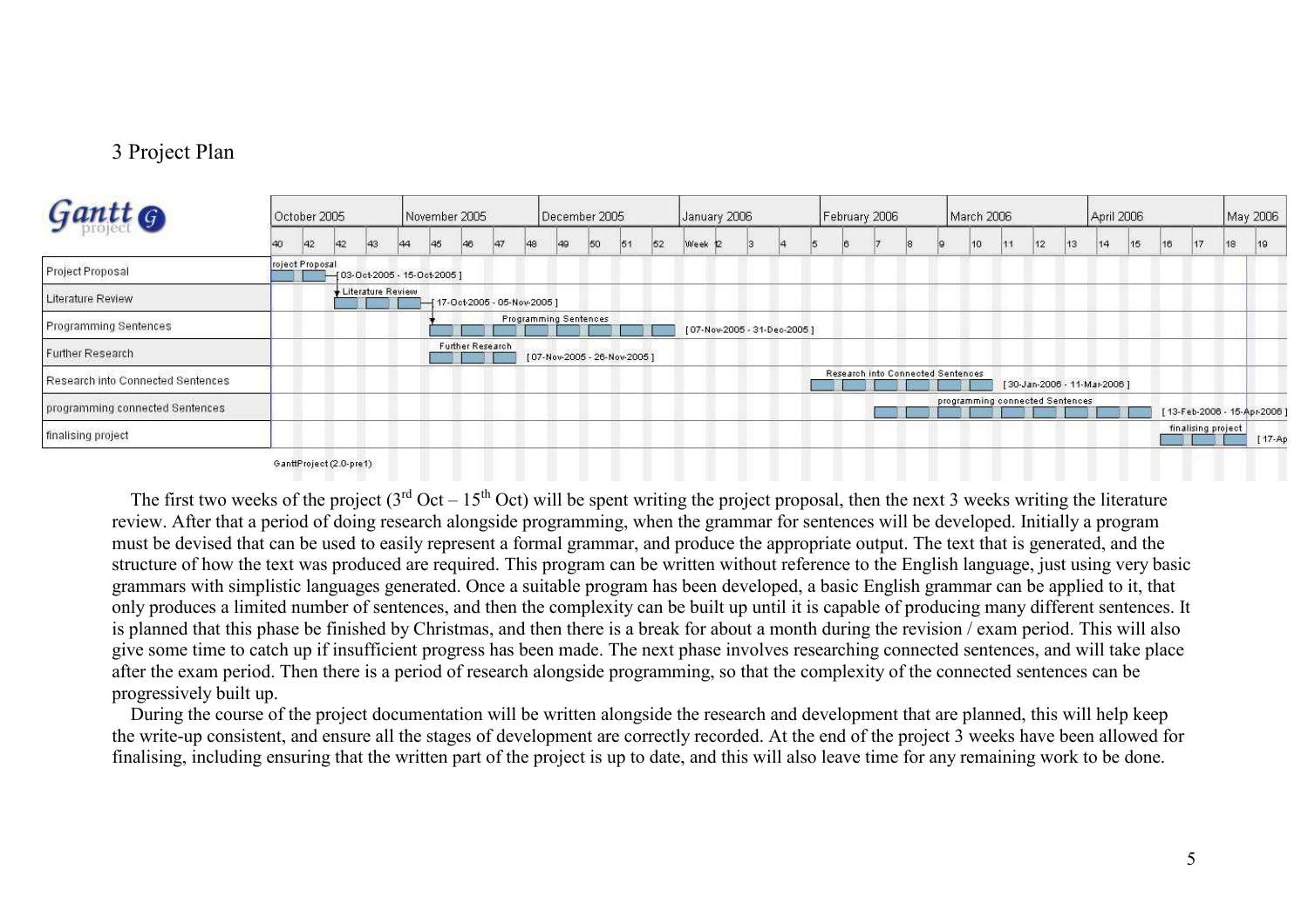## 4 Resources

 The basic structure of the English language [5] will need to be researched, so that a grammar can be formed to describe a sentence. The information required initially is quite trivial; the library and Internet will be sufficient. However as the project progresses towards looking at the semantics, the grammar being used will become progressively more complex, so some language material may have to be researched, to get more in depth information.

 In order to construct an appropriate grammar, formal grammars will have to be researched, both elementary grammars, and also more complex structures (such as transformation grammars [4]), which might be capable of expressing the English language. Most of the research will come from books, both at home, and also additional books in the library. At MIT there is an online resource, where the SCIgen project [3] is hosted. This project will be researched, to see what can be learnt form their approach the problem of generating sentences.

 The chosen language for this project is java, there is a java IDE called jBuilder that can be downloaded for free (the foundation version) from Borland. This will be used to program the main project; in addition there is also a java compiler on the university server. Using java means that the program will be portable, and also that it will be possible to put the finished application onto the Internet at the end of the project.

5 Agreement

Student's Signature

Supervisor's Signature